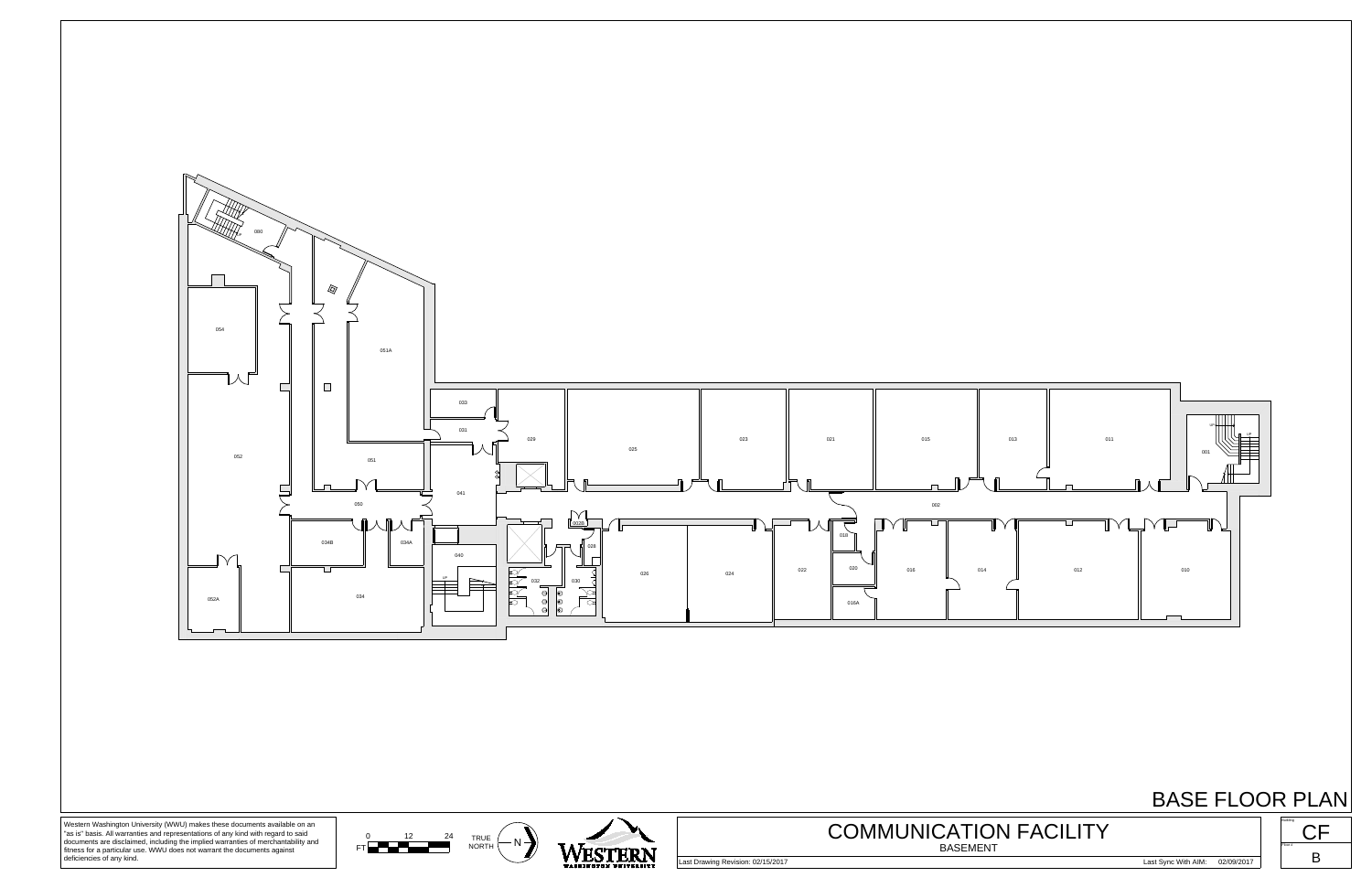





■101

 $\bullet$ 



Western Washington University (WWU) makes these documents available on an "as is" basis. All warranties and representations of any kind with regard to said documents are disclaimed, including the implied warranties of merchantability and fitness for a particular use. WWU does not warrant the documents against deficiencies of any kind.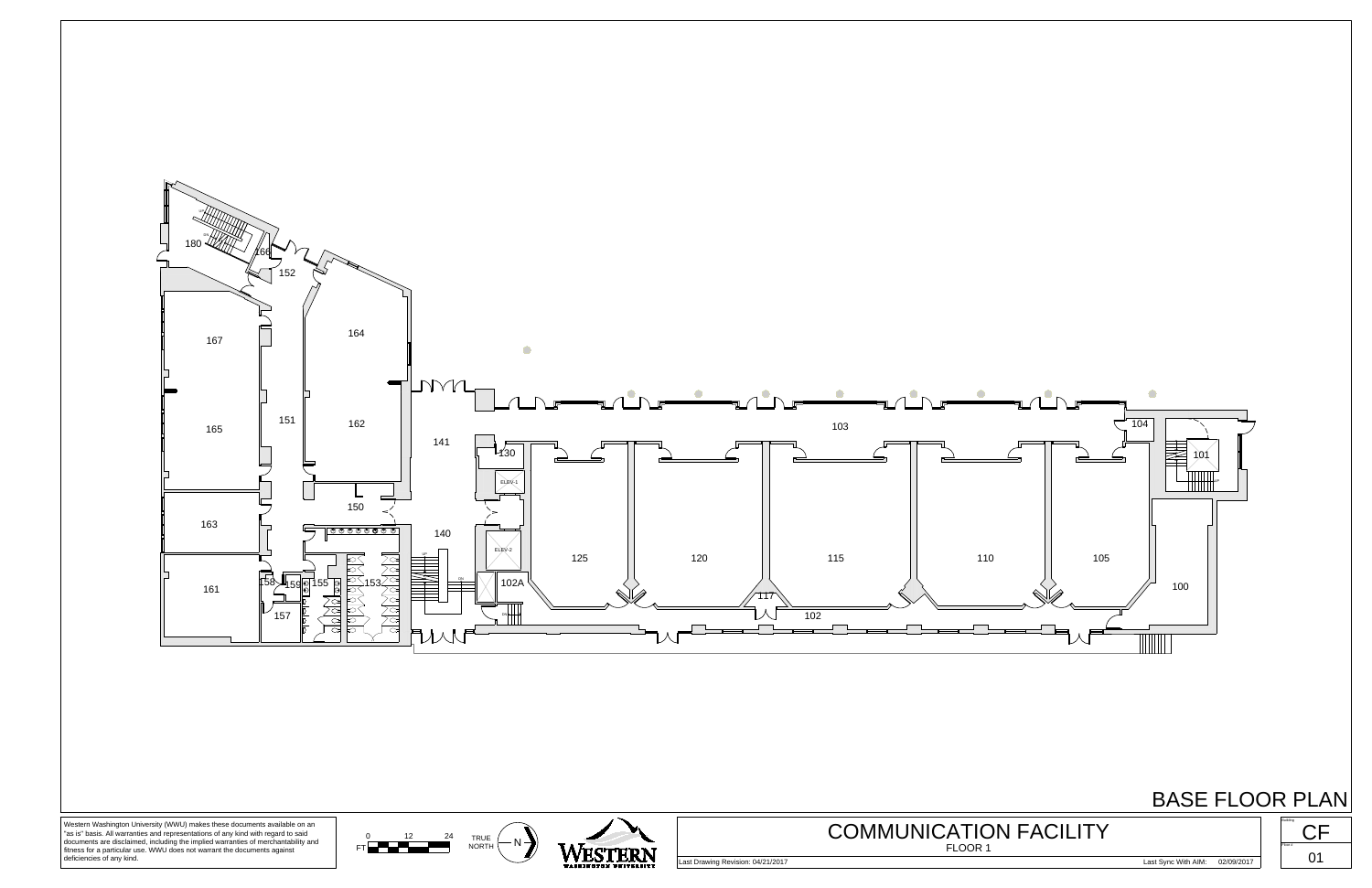





Western Washington University (WWU) makes these documents available on an "as is" basis. All warranties and representations of any kind with regard to said documents are disclaimed, including the implied warranties of merchantability and fitness for a particular use. WWU does not warrant the documents against deficiencies of any kind.

BASE FLOOR PLAN Building CF Floor # Last Drawing Revision: 02/15/2017 Last Sync With AIM: 02/09/2017 COMMUNICATION FACILITY 

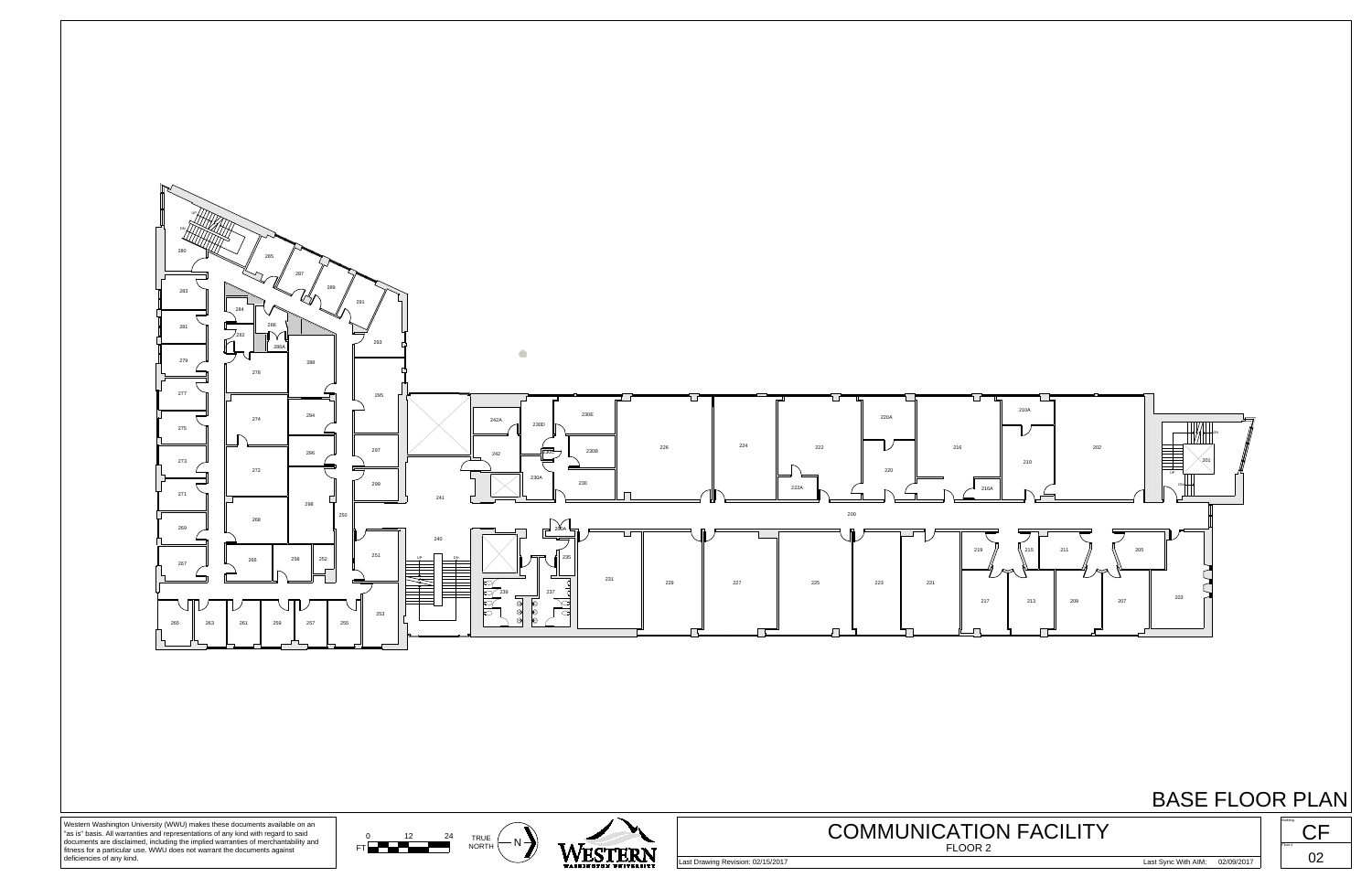

## BASE FLOOR PLAN





Western Washington University (WWU) makes these documents available on an "as is" basis. All warranties and representations of any kind with regard to said documents are disclaimed, including the implied warranties of merchantability and fitness for a particular use. WWU does not warrant the documents against deficiencies of any kind.

Last Drawing Revision: 02/15/2017 Last Sync With AIM: 02/09/2017



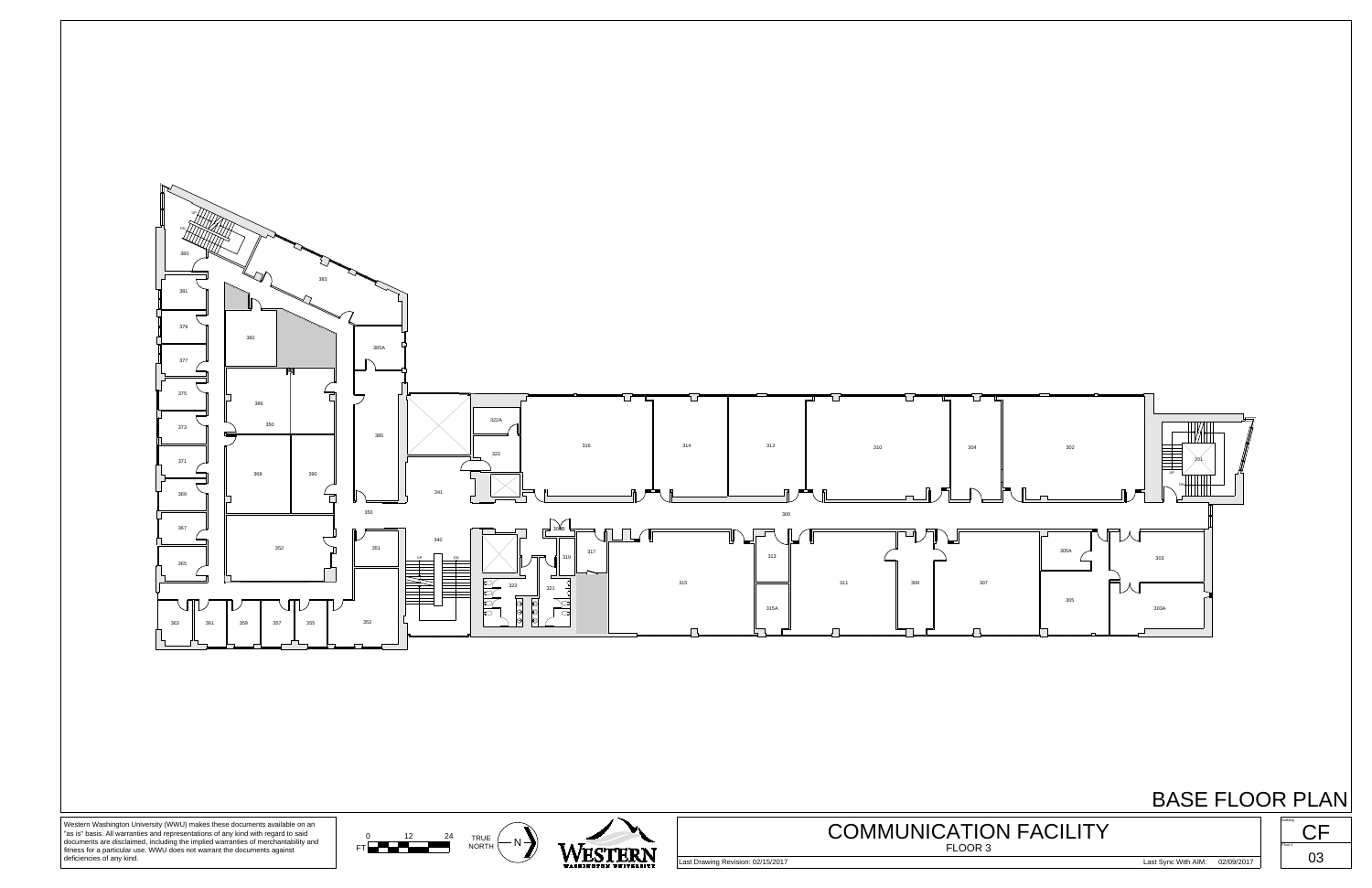





Western Washington University (WWU) makes these documents available on an "as is" basis. All warranties and representations of any kind with regard to said documents are disclaimed, including the implied warranties of merchantability and fitness for a particular use. WWU does not warrant the documents against deficiencies of any kind.